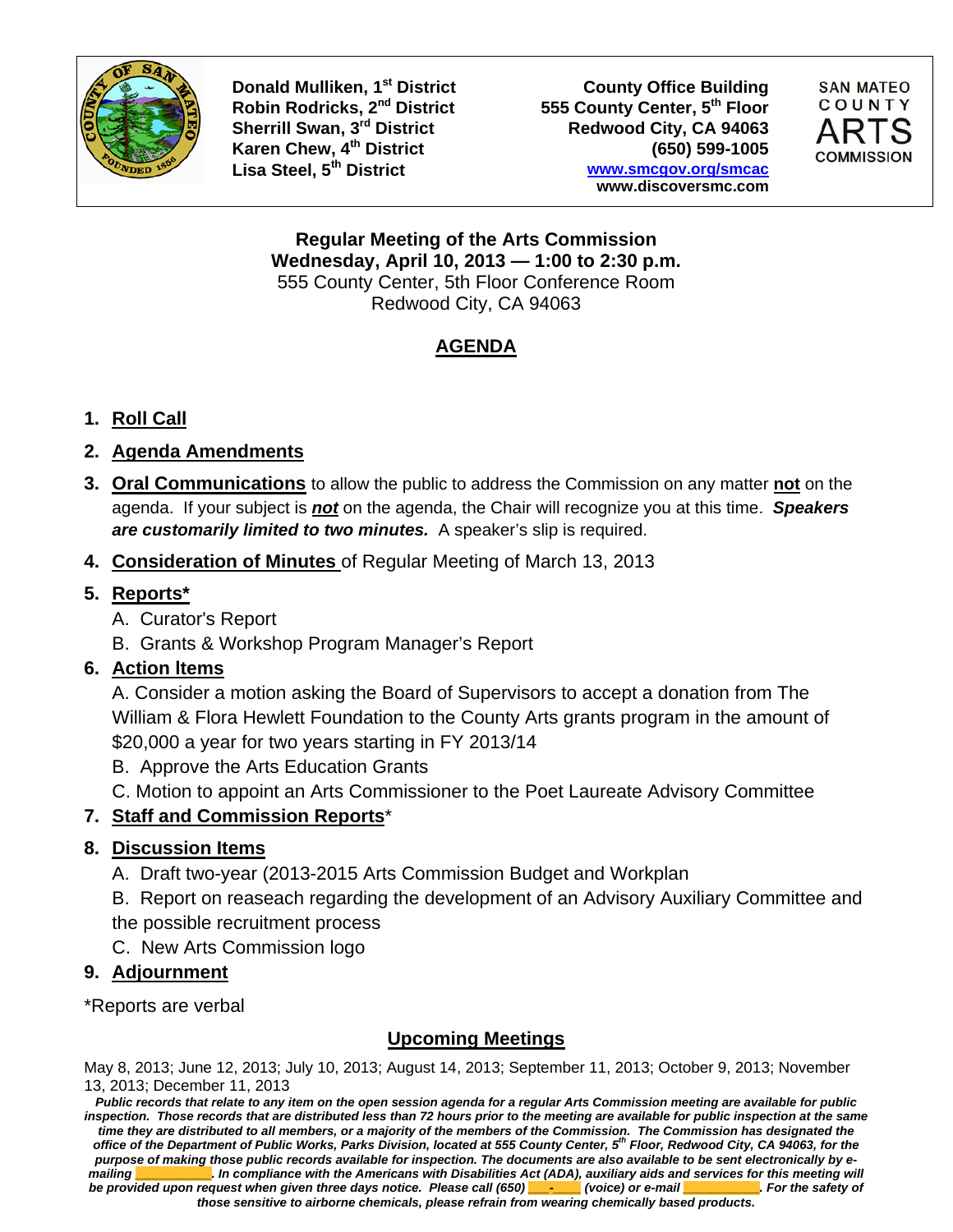# MEMORANDUM

To: SMCo Arts Commissioners

From: Robin Rodricks

re: **Agenda Item 6A, April 10, Regular Arts Commission Meeting**

Date: **April 3, 2013**

**RECOMMENDATION:** Vote to authorize and direct that Grants Manager, Arts Commission Chair and Staff contract with The William and Flora Hewlett Foundation for matching grant funds for the San Mateo County Arts Commission Grants Program.

**BACKGROUND:** Hewlett Packard met with the Arts Commission Manager and suggested a meeting with Supervisors and County Management to discuss the opportunity for Hewlett to match the funds that the Arts Commission's new grants program is granting.

On March 27, 2013, Supervisors Carole Groom and Warren Slocum, Deputy County Manager Peggy Jensen, Chief Legislative Aide Juda Tolmasoff, Grants Program Manager Esther Mallouh, Commission Chair Rodricks, met with Hewlett staff: John E. McGuirk, Performing Arts Program Director, and Emiko Ono, Performing Arts Program Officer.

Mr. McGuirk first advised of two tools that the Arts Commission can use to identify local arts organizations: the California Cultural Data Project and the Bay Area Cultural Asset

Mr. McGuirk then reported that the Hewlett Foundation's arts grant-making is their only grant-making that is based regional giving, and that San Mateo County is underrepresented in Hewlett funding. Therefore, the Hewlett Foundation is very interested in utilizing the Arts Commission to expand their grant-making in San Mateo County.

As Hewlett Foundation is prohibited from lobbying Government agencies, Mr. McGuirk suggested that the next step to take to establish a collaboration would be for the Arts Commission to send the Hewlett Foundation a letter of request. They will then respond, after which the County's Legal Council with work with Hewlett staff to draft a letter of Agreement.

**DISCUSSION:** Hewlett Foundation would like to expand their grant-making in San Mateo County; the Arts Commission has a new grants program in place with parameters and guidelines that Hewlett sees as fitting with their own general guidelines.

Further, the association, collaboration, and connection with a nationally recognized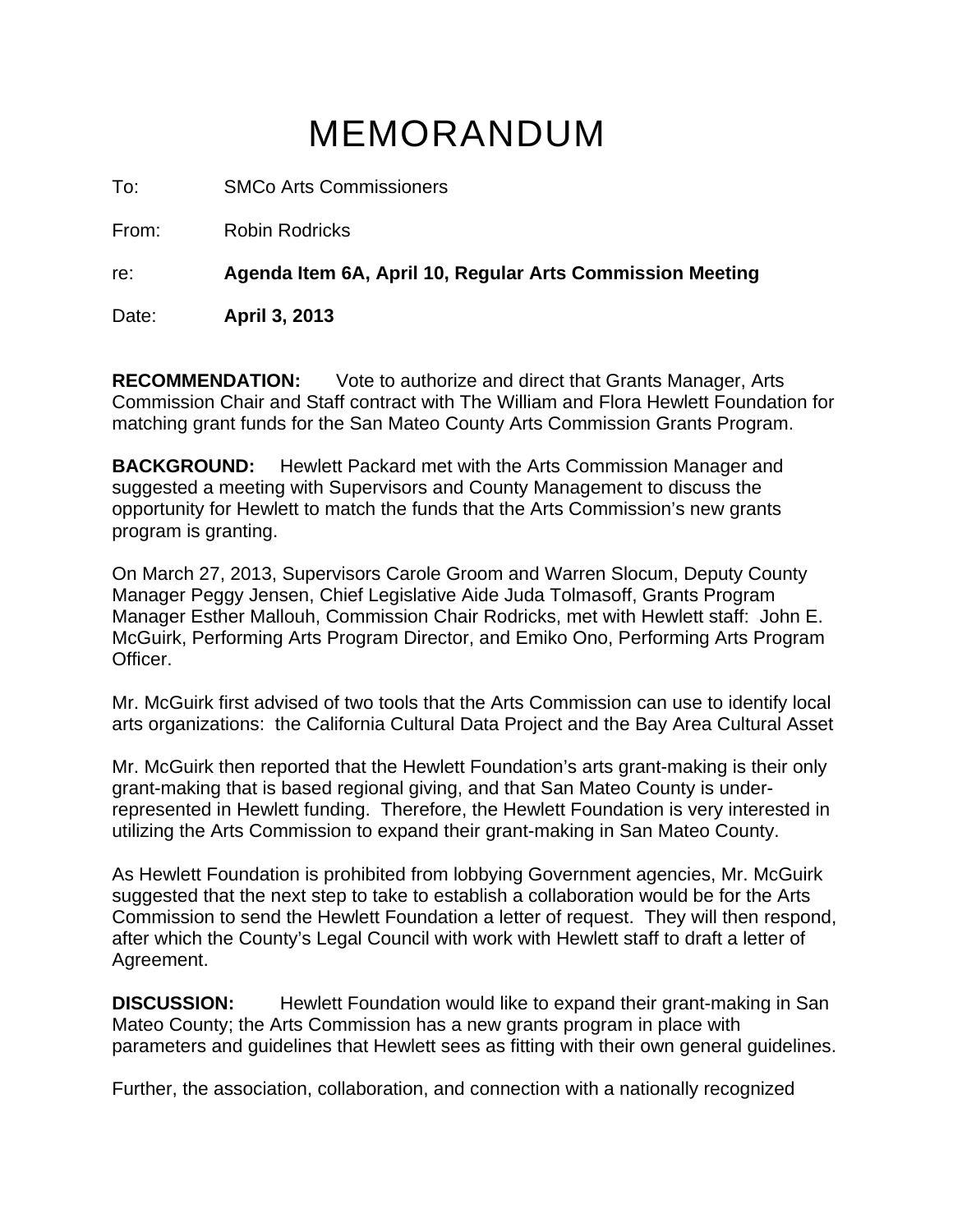foundation will provide opportunities to the Arts Commission to partner with other leading funders and organizations – helping the Commission to expand its outreach and support of the arts and culture in the County.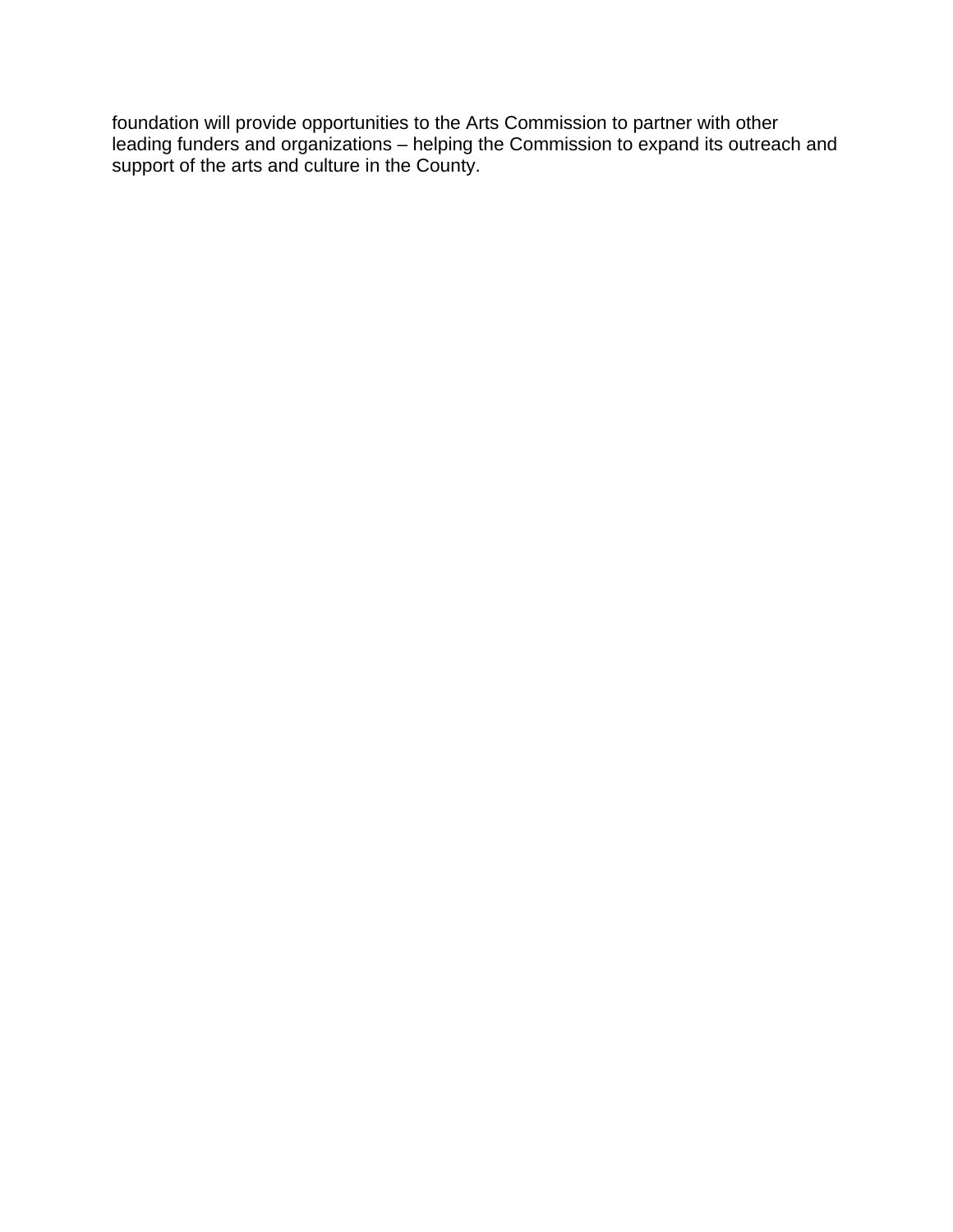# MEMORANDUM

**To:** SMCo Arts Commissioners

**From:** Robin Rodricks

**re:** Agenda Item 6B, April 10, 2013 Regular Arts Commission Meeting

**Date:** April 2, 2013

**RECOMMENDATION:** Vote to appoint a commissioner to the Poet Laureate Committee.

**BACKGROUND:** At the March 13, 2013 meeting Marcy Dragun, Legislative Aide to Supervisor Warren Slocum, announced the recent formation of a Poet Laureate Committee. The Committee, of which Supervisor Slocum is a member, has asked for a representative from the Arts Commission to serve on this committee.

In addition to Supervisor Slocum, other Committee members are Julie Fellers of the Peninsula Arts Council, and Bardi Koodrin of the San Mateo County Fair Literary Program.

**DISCUSSION:** As poetry contributes to both the artistic and cultural life of a community, this position provides an opportunity for outreach and added visibility for the Arts Commission.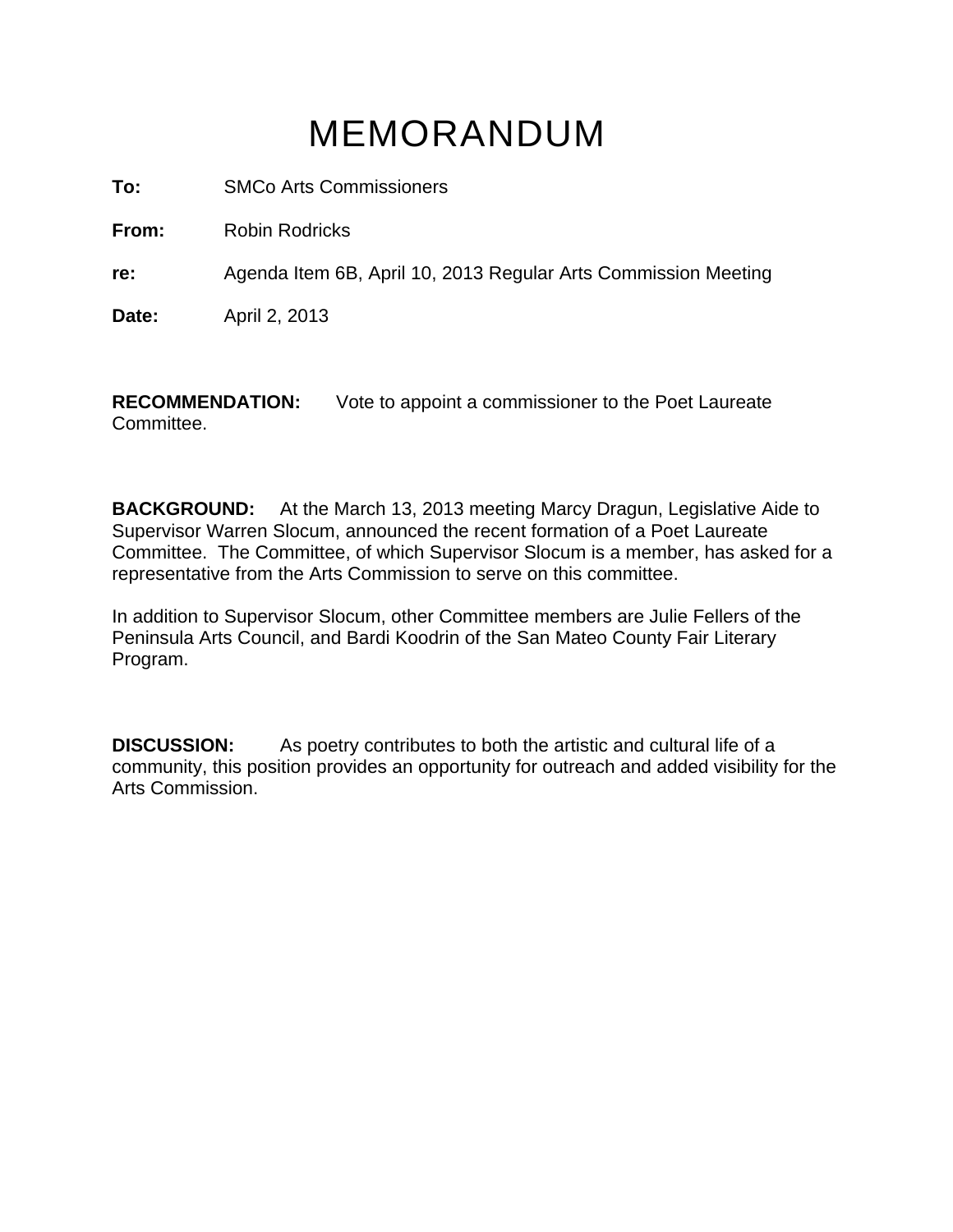| 2013-2014<br><b>Arts</b><br><b>Commission</b><br><b>Budget</b> |                                                                                                                                                    | Budget withOUT<br><b>CAL Arts Council</b><br>Grant<br>(incl. Hewlett<br>match funds) | <b>Budget WITH</b><br>Cal Arts Council<br>Grant<br>(incl. Hewlett match<br>funds) | <b>Budget with</b><br>Cal Arts Council<br><b>Grant AND</b><br>Additional funding<br>sources<br>(incl. Hewlett match<br>funds) |
|----------------------------------------------------------------|----------------------------------------------------------------------------------------------------------------------------------------------------|--------------------------------------------------------------------------------------|-----------------------------------------------------------------------------------|-------------------------------------------------------------------------------------------------------------------------------|
| <b>EXPENSES</b><br>Arts Recognition                            |                                                                                                                                                    |                                                                                      |                                                                                   |                                                                                                                               |
|                                                                | Award - San Mateo County Fair<br>Funding - Juried Women's Art Show<br>Subtotal                                                                     | \$600<br>\$500<br>\$1,100                                                            | \$600<br>\$500<br>\$1,100                                                         | \$600<br>\$500<br>\$1,100                                                                                                     |
| <b>Professional Memberships</b>                                | Americans for the Arts                                                                                                                             | \$500                                                                                | \$500                                                                             | \$500                                                                                                                         |
| Marketing                                                      | Commission's page on County website                                                                                                                | \$4,000                                                                              | \$4,000                                                                           | \$4,000                                                                                                                       |
| <b>Advisory Committee</b>                                      | Quarterly meeting and other expenses                                                                                                               | \$250                                                                                | \$250                                                                             | \$250                                                                                                                         |
| Curation                                                       | <b>Gallery Coordinator Contract</b>                                                                                                                | \$14,000                                                                             | \$14,000                                                                          | \$14,000                                                                                                                      |
| Grants Program                                                 |                                                                                                                                                    |                                                                                      |                                                                                   |                                                                                                                               |
|                                                                | Grants & Workshop Program Manager<br>Workshops<br>Grants:                                                                                          | \$22,000<br>\$1,150                                                                  | \$34,000<br>\$1,150                                                               | \$34,000<br>\$1,150                                                                                                           |
|                                                                | Technical Assistance & Programs<br>Innovation in Arts Education                                                                                    | \$12,000<br>\$12,000                                                                 | \$12,000<br>\$12,000                                                              | \$18,000<br>\$18,000                                                                                                          |
|                                                                | Subtotal                                                                                                                                           | \$24,000                                                                             | \$24,000                                                                          | \$36,000                                                                                                                      |
| <b>Total Expenditures</b>                                      |                                                                                                                                                    | \$67,000                                                                             | \$79,000                                                                          | \$91,000                                                                                                                      |
| <b>INCOME</b>                                                  |                                                                                                                                                    |                                                                                      |                                                                                   |                                                                                                                               |
|                                                                | Hewlett - matching Commission's grant funds<br>California Arts Countil - Grant<br><b>Additional Funding Sources</b><br>County funding/contribution | \$12,000<br>\$0<br>\$0<br>\$55,000                                                   | \$12,000<br>\$12,000<br>\$55,000                                                  | \$12,000<br>\$12,000<br>\$12,000<br>\$55,000                                                                                  |
| <b>Total Income</b>                                            |                                                                                                                                                    | \$67,000                                                                             | \$79,000                                                                          | \$91,000                                                                                                                      |
|                                                                |                                                                                                                                                    |                                                                                      |                                                                                   |                                                                                                                               |
|                                                                |                                                                                                                                                    | \$0                                                                                  | \$0                                                                               | \$0                                                                                                                           |